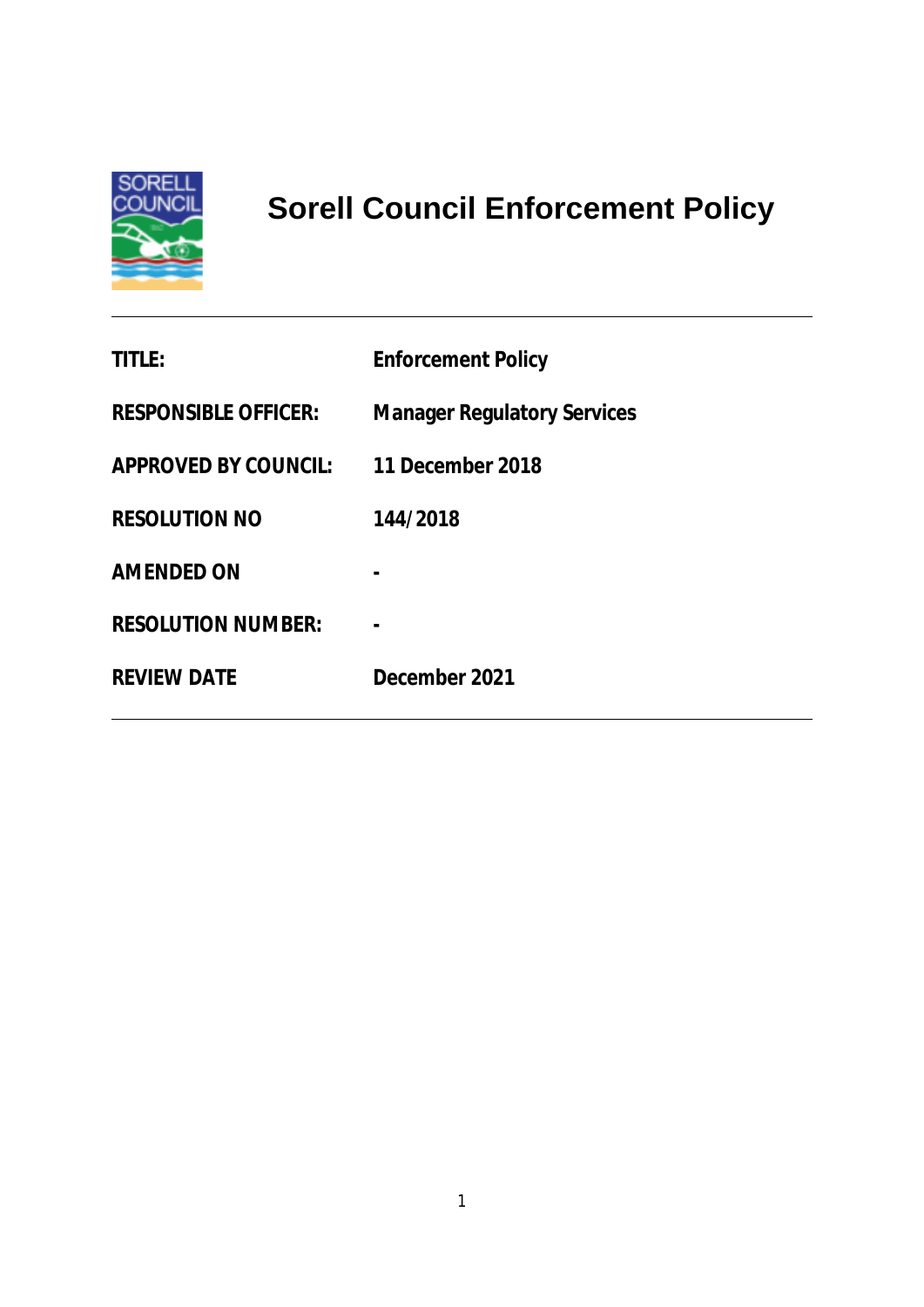## **Table of Contents**

- 1. Preamble
- 2. Purpose of the policy
- 3. Defining Enforcement
- 4. Principles of Good Enforcement
	- 4.1 Proportionality<br>4.2 Consistency
	- Consistency
	- 4.3 Transparency
	- 4.4 Application
- 5. Authorisation of Officers
- 6. Decision Making
- 7. Enforcement Options
	- 7.1 No Action
	- 7.2 Informal Action
	- 7.3 Mediation
- 8. Submitting Complaints
- 9 Review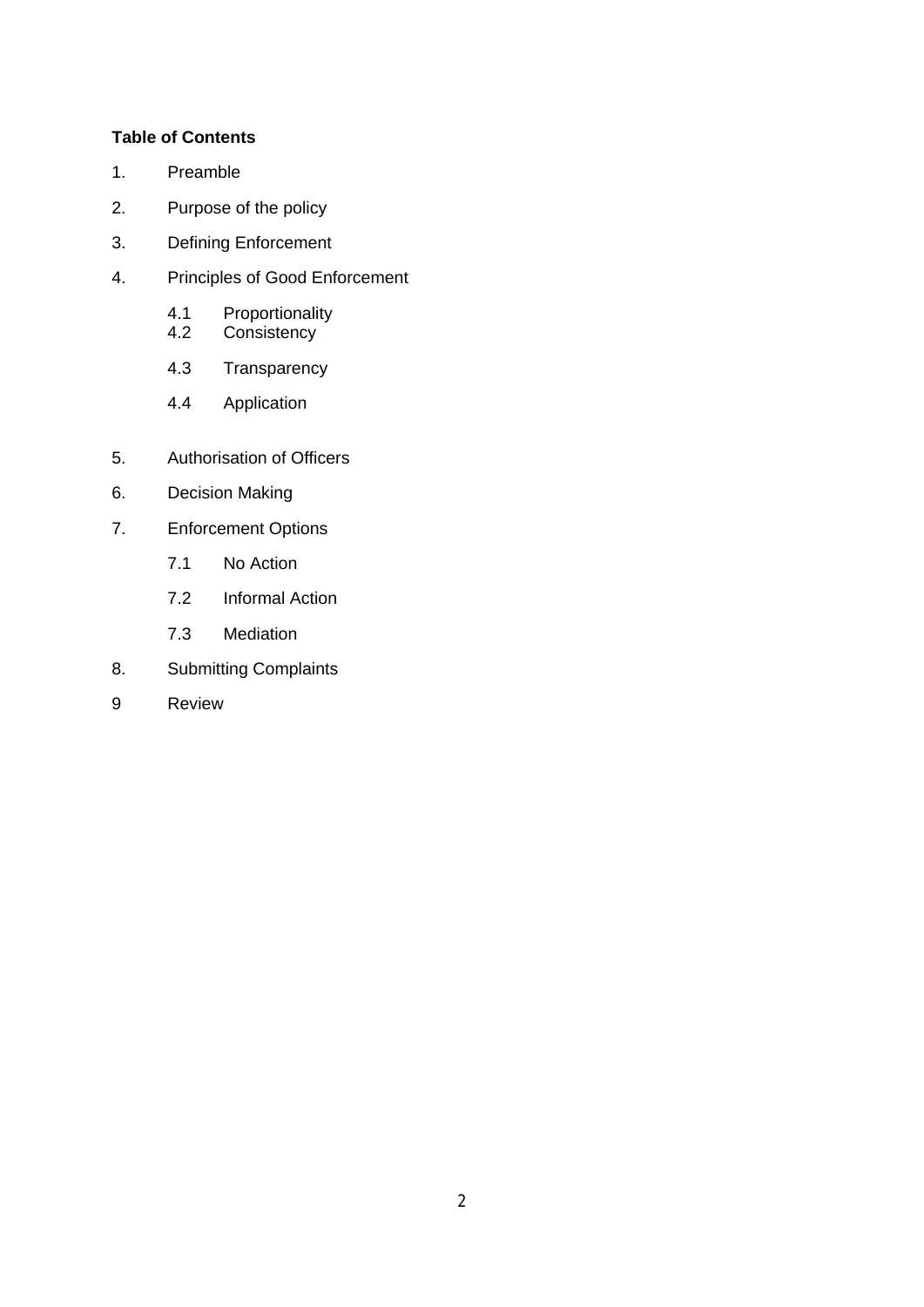# **1 Preamble**

Local Government is charged with legislative responsibilities, which protect individuals and the community as a whole. Council's customers include both those on whom the law places a duty and those whom the law protects. While it is ultimately the responsibility of individuals and other bodies to comply with the law, Council staff are required to carry out activities which enforce compliance.

This policy is an "umbrella" policy, which outlines Council's approach to enforcement matters and provides staff with direction about the manner in which enforcement activities are to be undertaken.

In addition to enforcement, Council carries out a range of activities to ensure compliance such as community education programs to encourage conformance. Detailed policies and procedures about these specific activities may also apply.

Enforcement activities include:

- patrolling streets and public places;
- inspecting premises either on a routine programmed basis or on a random basis; and
- responding to enquiries and complaints.

# **2 Purpose of the Policy**

- to provide consistency in enforcement action in matters of non-compliance;
- to ensure transparency, procedural fairness and natural justice principles are applied; and
- to ensure that enforcement action is proportionate to the alleged offence in each case.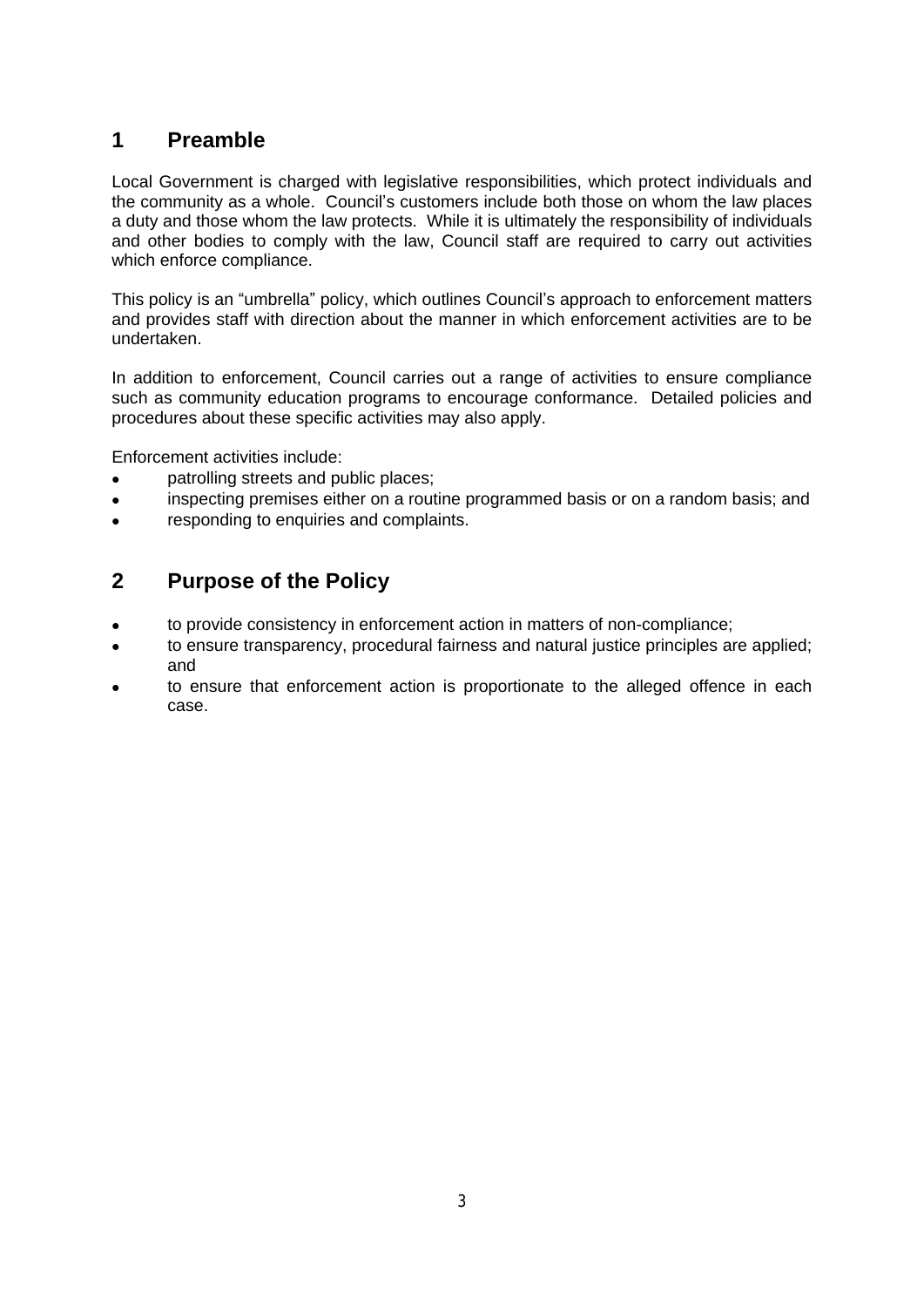# **3 Defining Enforcement**

Council adopts a broad definition of "enforcement" which combines the provision of advice and assisting compliance with formal action where necessary. This is intended to encourage higher levels of voluntary compliance with legal requirements by individuals, businesses and other bodies.

Notwithstanding the above, Council will take immediate action when required (for example to ensure public health and safety or to protect the environment) and take firm action against those who act unlawfully when circumstances warrant.

# **4 Principles of Good Enforcement**

Enforcement actions are taken within the context of both a legal and policy framework. Council staff will carry out their enforcement related work with due regard to the following principles.

# **4.1 Proportionality**

A proportionate response means that Council's actions will be scaled to the seriousness of the breach.

Council recognises that most individuals want to comply with the law and will assist compliance by being open and helpful, offering informal advice and providing the chance to discuss compliance problems.

Attention will be focussed on those whose activities give rise to the most serious risks, or where potential hazards are least well controlled. Depending on the seriousness and persistence of the infringement, Council will minimise the costs to the person or body infringing the law by enforcing the minimum action necessary to secure future compliance. Prosecution will generally be used as a last resort, or for continuous serious offences.

Council will allocate resources for investigation and enforcement based proportionality.

# **4.2 Consistency**

Council will take a similar approach in similar cases to achieve similar outcomes. While decisions on enforcement require the use of professional judgement and discretion to assess varying circumstances, officers will:

- follow standard operating procedures wherever possible;
- ensure fair, equitable and non-discriminatory treatment; and
- record any deviation from standard operating procedures and the reasons.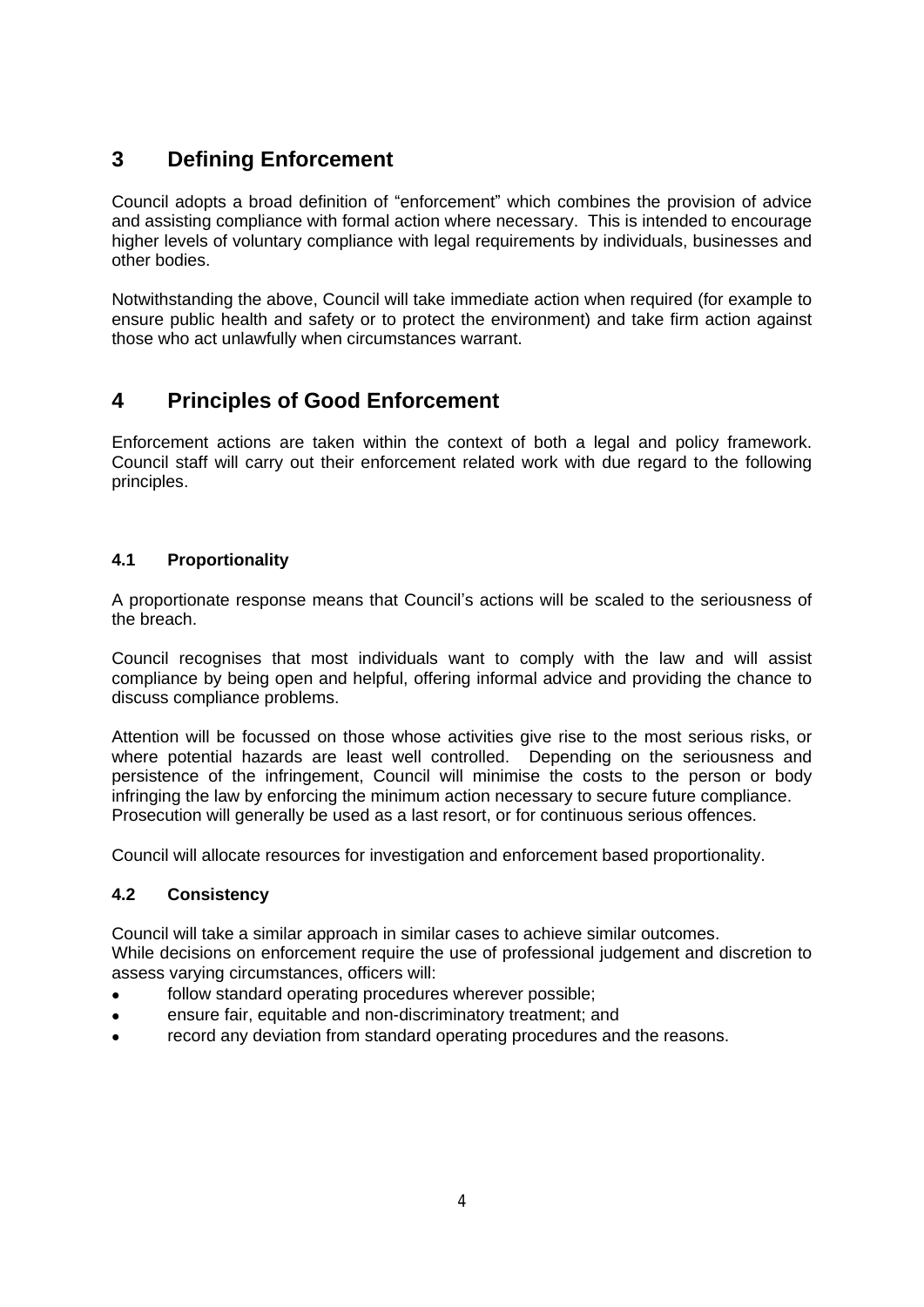# **4.3 Transparency**

Council will be open and transparent about the manner in which it undertakes enforcement activities and the laws it enforces. It will consult on, provide ready access to published standards and levels of service and performance that can be expected, be clear, and open about what is expected from those on whom the law places a duty (duty holders).

In educating the community at large and dealing with duty holders, Council will make a clear distinction between what is legally required and what is desirable but not compulsory.

Staff will be open to discussing potential and actual compliance failures, before, during and after formal action has been taken.

When remedial action is needed, Council will explain clearly and in plain language why the action is necessary. Where practicable, it will give notice of its intent to commence formal action. It will point out what action is required to achieve compliance and the timeframe for undertaking that action. Advice will be provided on the process for seeking a review of, or how to appeal against that decision.

Where it is not practical to give notice, the reasons why will be recorded in accordance with Council's Records Management protocols.

Complainants will be advised of what action has been taken and why that action has been taken.

### **4.4 Application**

This Policy applies to the Council's responsibility for administration and enforcement of legislation including, but not limited to:

- *Local Government Act 1993*
- *Building Act 2016*
- *Dog Control Act 2000*
- *Environmental Management and Pollution Control Act 1994*
- *Food Act 2003*
- *Land Use Planning and Approvals Act 1993*
- *Local Government (Highways) Act 1982*
- *Public Health Act 1997*
- *Litter Act 2007*
- *Road Rules 2009*
- *Traffic Act 1925*
- *Sorell Council By-laws:*
	- o *Environmental Health 1 of 2013*
	- o *Public Places 1 of 2015*
	- o *Local Highways 2 of 2015*

# **5 Authorisation of Officers**

Only officers who are competent by training, qualification and/or experience will be authorised to take enforcement action. Officers will also have sufficient training and understanding of Council's policies and procedures to ensure a consistent approach to their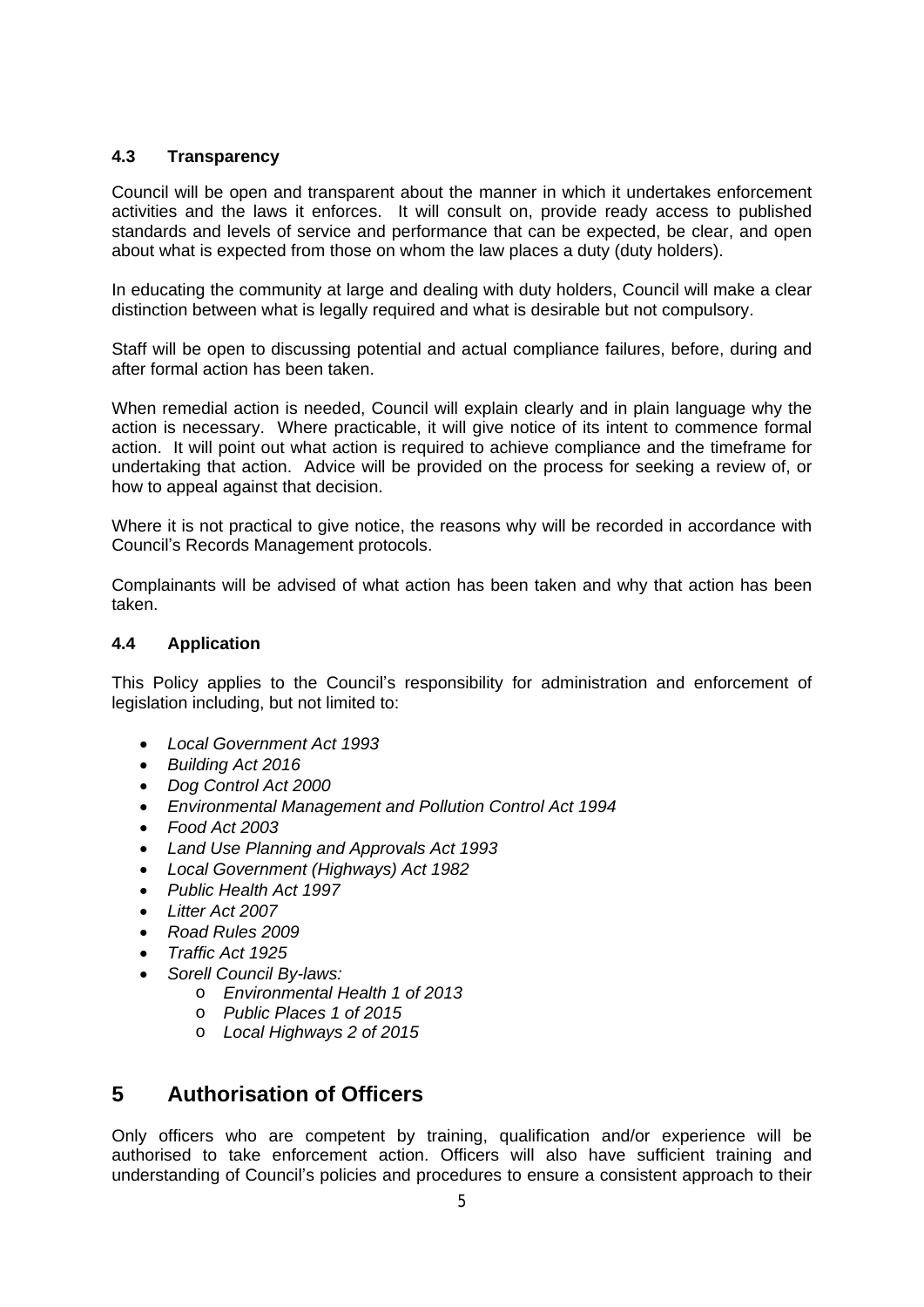duties. Any decision to act other than in accordance with this policy must have approval from the relevant Manager and the reasons for action recorded in accordance with Council's Records Management protocols.

Officers are required to show their authorisations on demand or in accordance with specific legislative requirements.

Council's record management system contains a register of all statutory appointments and delegations.

Council will provide an authorised officer with an identification card and certificate of authority (where it is a statutory requirement).

# **6 Decision Making**

Where non-compliance is discovered as a result of enforcement activities, options available to the Council to seek or promote compliance include:

- explaining legal requirements and, where appropriate, the means to achieve compliance;
- providing an opportunity to discuss points of issue where appropriate;
- allowing reasonable timeframes to achieve compliance;
- facilitating mediation between affected parties;
- issuing a verbal or written warning; or
- enforcement actions such as issuing an infringement notice, issuing an order/direction, prosecution or seizing items.

Enforcement decisions must be fair, consistent, balanced and relate to common standards that ensure the public is adequately protected. Where a decision is made not to investigate a complaint, the decision reasons, will be recorded in accordance with Council's Records Management protocols, and the complainant will be advised in writing.

In coming to a decision on the most appropriate means of enforcement, the officer shall consider, amongst other relevant factors:

- the seriousness of the offence;
- the degree of wilfulness involved;
- past history;
- the consequences of non*-*compliance;
- the likely effectiveness of the various enforcement options;
- deterrence;
- the effect on the community and other people;
- consistency of approach to similar breaches/offences; and
- any specific legislative requirements such as undertaking works in default: for example, when an abatement notice issued under Local Government Act 1993 is not complied with.

The following factors are to be ignored when choosing an enforcement strategy:

- any element of discrimination or bias against the person such as ethnicity, nationality, political association, religion, gender, sexuality or beliefs; and
- possible political advantage or disadvantage to a government, person holding (or a candidate for) public office, or any political group or party.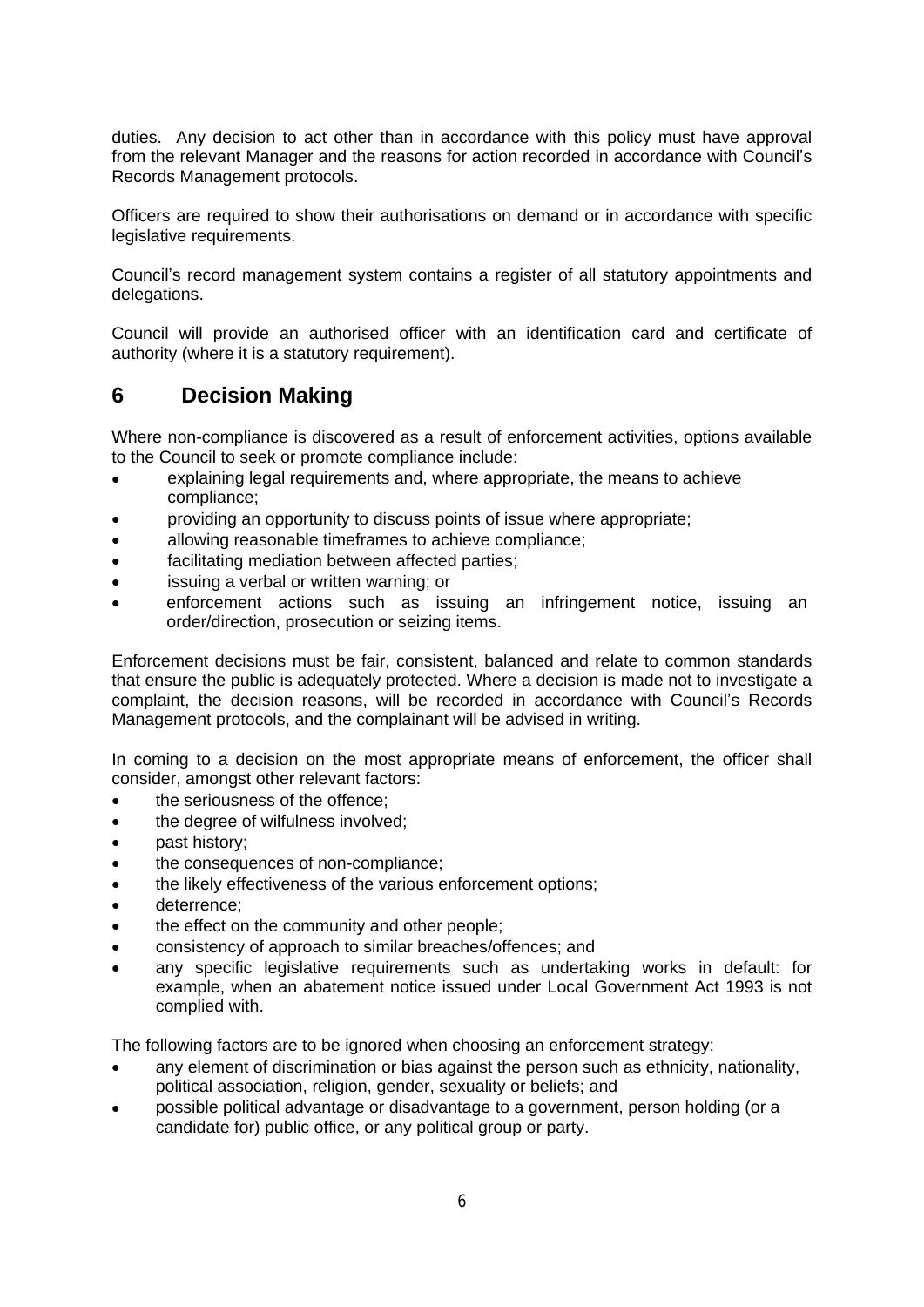Where a close personal association or relationship with the alleged offender or any other person involved exists:

- an alternative person will make decisions where possible;
- the relevant department manager or General Manager will be notified; and
- the facts about any conflict/relationship will be recorded in accordance with Council's Records Management protocols.

Close personal association includes business partner, close personal friend and relationship includes immediate family (mother, father, brother, sister, children, cousin or de facto partner).

Written documentation will:

- include all the information necessary to make clear what needs to be done to comply with legal requirements, the required time frame and if necessary, the reasons for these actions and potential penalties for failing to comply with the request;
- include the legislation contravened, measures necessary to ensure compliance and the consequences of non*-*compliance; and
- clearly differentiate between legal requirements and recommendations of good practice.

# **7 Enforcement Options**

The following diagram represents, in the general sense, the relative volume or proportionate use of enforcement tools and the ability to escalate if an initial intervention does not achieve the desired outcome.

The lowest level of the pyramid involves an approach, which is employed most frequently, often in combination with other tools, to assist duty holders achieve compliance. Sanctions (such as court actions) are at the top of the pyramid and are applied less frequently.

This does not mean that the Council will always commence with provision of information and advice, and only use other tools in an escalated manner.

The Council will commence their intervention using the tools that are most appropriate in the particular circumstances. Some tools are alternatives while others may be used in combination. Using a range of tools in the lower levels of the pyramid may often achieve compliance without needing to escalate to the more serious levels of sanctions.

#### **Sanctions**

#### Court Sanctions

Penalties

#### Court Orders

#### Council sanctions

Suspensions or cancellations

#### **Directing Compliance**

Improvement Notice or Prohibition Order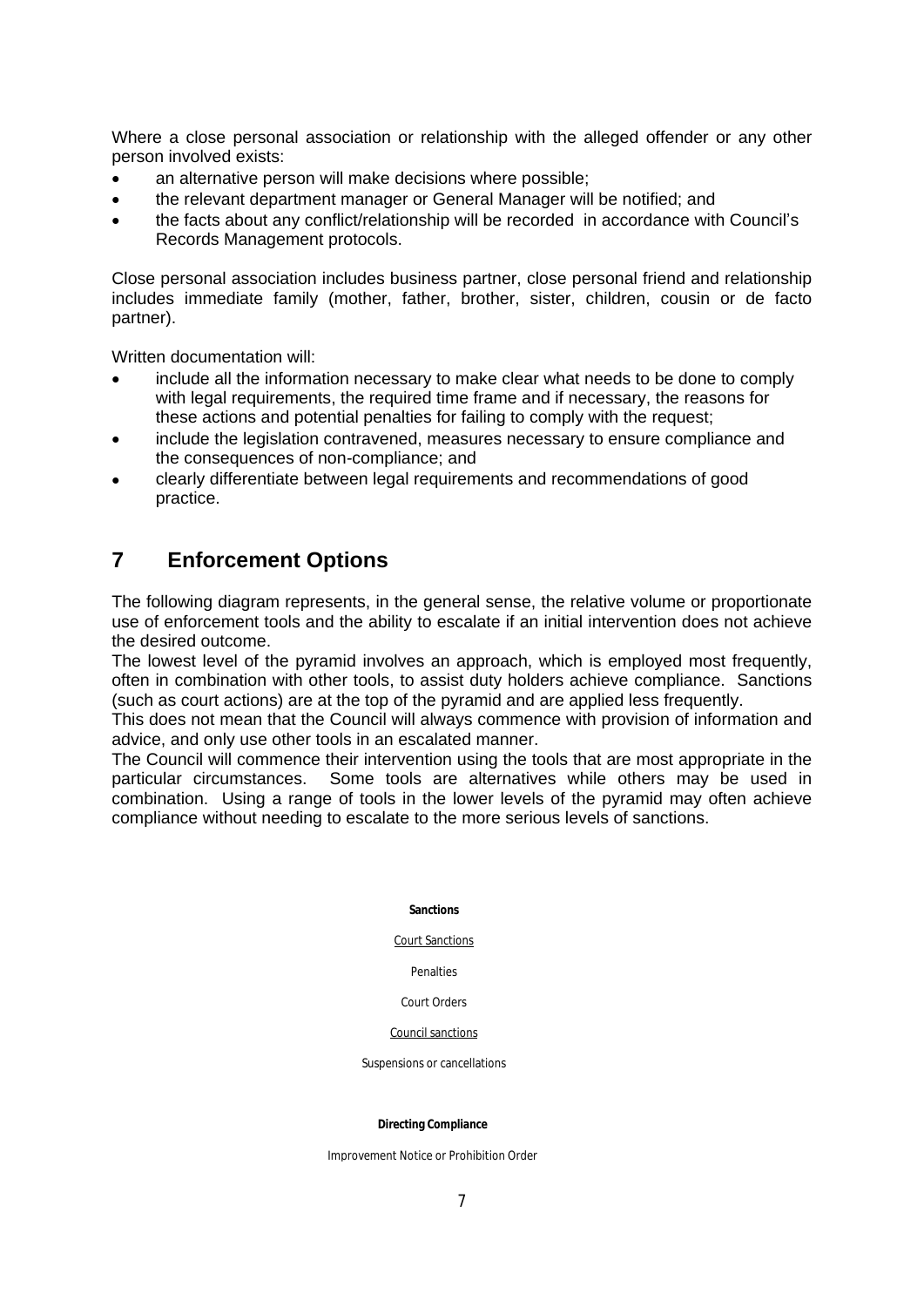#### **Encouraging and assisting compliance**

Information, guidance, education and advice

# **7.1 No Action**

No action will be taken when, after investigation, no breaches of the legislation are discovered.

It may also be appropriate to take no action when:

- the complaint is frivolous, vexatious or trivial in nature;
- the alleged offence is outside Council's area of authority; or
- taking action may prejudice other major investigations.

# **7.2 Informal Action**

Informal action to achieve compliance with legislation may include:

- offering verbal or written advice;
- verbal warnings and requests for action; or
- written warnings.

Advice from officers will be put clearly and simply and will be confirmed in writing.

The circumstances in which informal action may be appropriate include:

- the act or omission is not serious enough to warrant formal action;
- the duty holder's past history reasonably suggests that informal action will secure compliance;
- confidence in the individual/other body is high;
- the consequences of non*-*compliance will not pose a significant risk; or
- where informal action may prove more effective than a formal approach.

Where statutory action is not possible, but it would be beneficial in a wider public safety context to urge a particular outcome, a senior officer of Council will take such action and the reasons recorded in accordance with Council's Records Management protocols. The recipient will be made aware that the requested actions are not legally enforceable.

### **7.3 Mediation**

Where practical, Council will make mediation available. Mediation is a possible alternative where, after investigation, an officer determines that the problems being complained of are incapable of resolution through other formal or informal means. The use of mediation services may also be appropriate where an aggrieved individual has no wish to pursue action to resolve a complaint by legal means.

# **7.4 Formal Action**

### **7.4.1 Service of Orders, Notices and Directions**

Various pieces of legislation specify the procedures, which Councils must follow, in order to:

- advise of the intention to issue an Order;
- invite submissions with respect to the matter;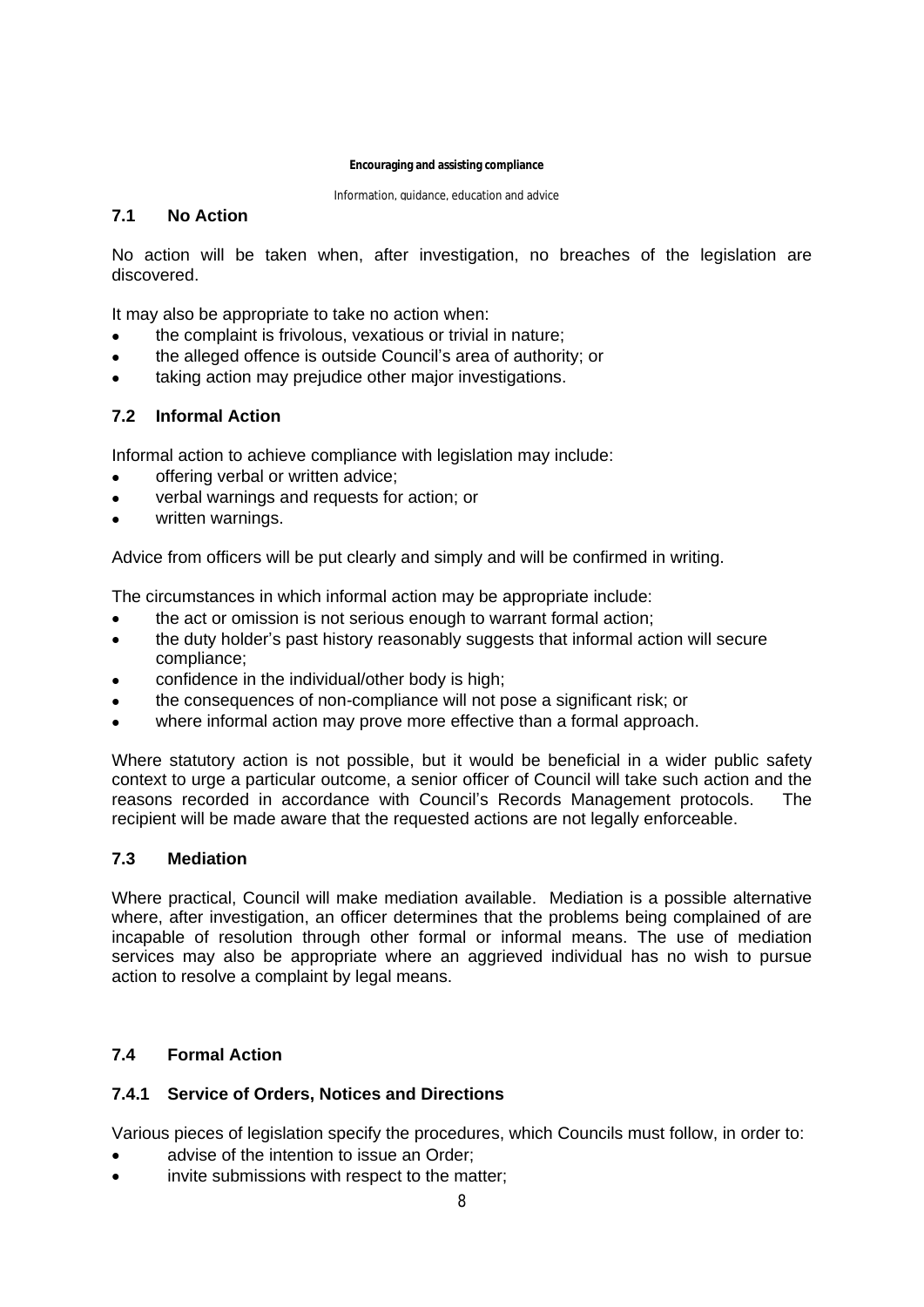- order a person to do or refrain from doing a thing under specified circumstances; and/or
- issue directions specifying how the Order may be complied with.

Council Officers will use professional judgement and discretion to assess the variables relating to each matter under consideration, including the reasonableness of the actions required by an Order/direction and the timeframe to comply.

Only in circumstances such as a threat to life or immediate threat to public health or safety will an Order be made without giving notice of intention. In these circumstances immediate compliance to resolve a situation can be required.

In most cases, the person receiving the Order has a right of appeal to the appropriate court if the Order is considered unreasonable. If an Order is served for which an appeal is possible, Council will advise the recipient in writing of the right to appeal and the relevant legal provisions at the time of serving the Order.

Where there is evidence that an offence has been committed, Council may launch a prosecution in addition to serving an Order. This will only be done where it is determined that the conduct of the recipient justifies taking both steps.

### **7.4.2 Action in Regard to a Default**

Failure to comply with Orders may incur further enforcement action such as issuing an infringement notice or launch of a prosecution.

Where action concerning a default is included in legislation and the necessary work has not been carried out in the time allowed without good reason, Council may undertake the required work. Before doing the work Council will consider whether there is a realistic prospect that the person responsible will complete the work within a reasonable time. Where work in default is undertaken Council will seek to recover all costs over a fair period, using all statutory means available.

The decision to carry out action in default will be made by the General Manager or delegate.

Where an offence has been committed Council may issue an Expiation Notice or launch a prosecution in addition to taking action to fulfil an Order. This will only be done where the conduct of the recipient justifies taking such steps. Factors such as giving false information, the obstruction of Council staff and the harm or risk of harm caused by the recipient's delay will be considered in determining additional enforcement actions.

### **7.4.3 Service of an Infringement Notice**

A person receiving an Expiation Notice is entitled to elect to be prosecuted for the alleged offence. Hence there must be substantial, reliable and admissible evidence that an identifiable person or organisation has committed the alleged offence. In other words, there must be sufficient evidence on the face of it to enable a conclusion to be reached that there is a reasonable prospect of being able to prove an offence beyond reasonable doubt.

The following circumstances are likely to warrant an Expiation Notice:

certain breaches of the legislation administered by Council;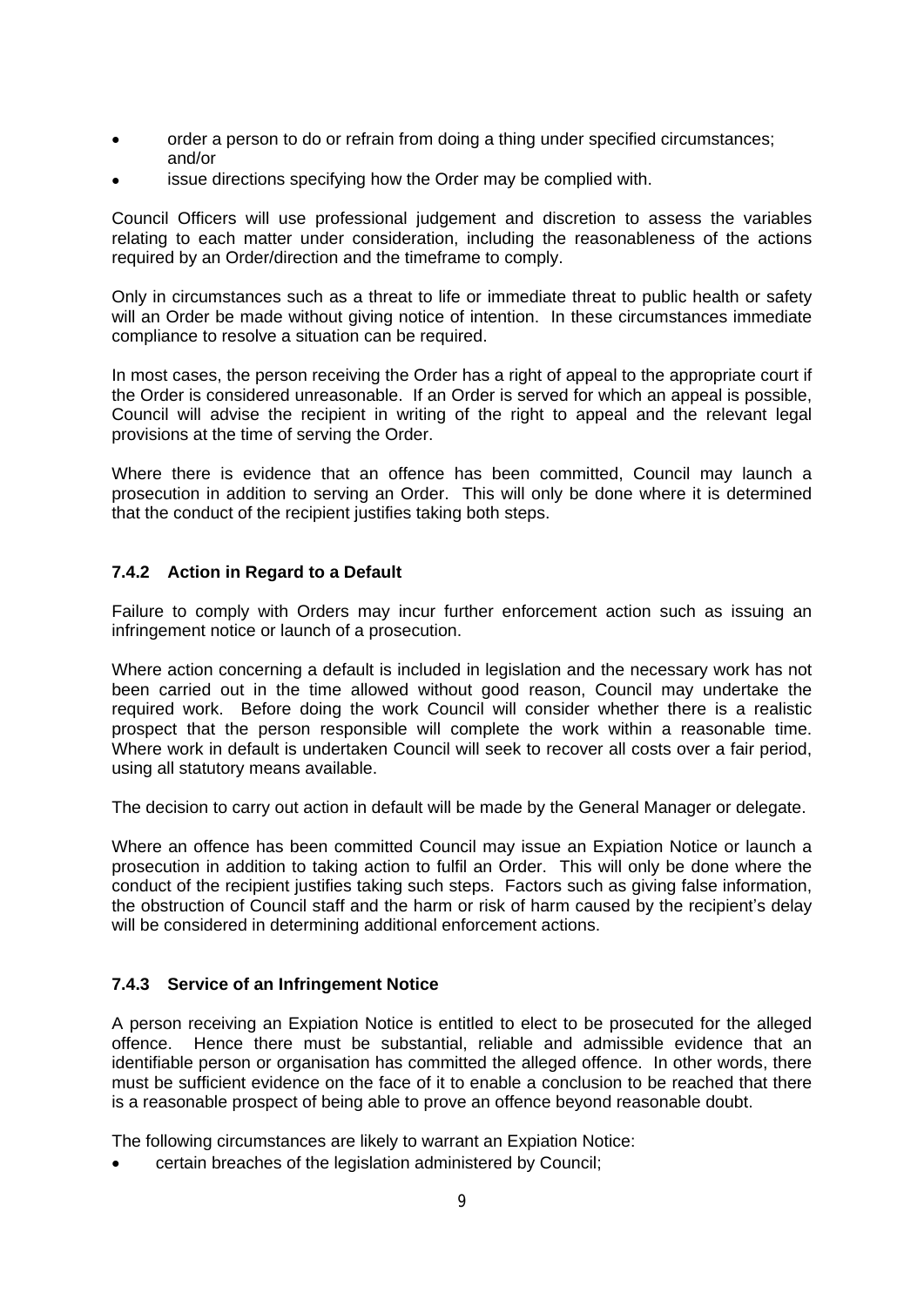- failure to correct an identified problem after having been given reasonable opportunity to do so by an Authorised Officer;
- failure to comply with the requirements of an Order:
- confidence in the individual/other body is low; or
- a written warning has been given for a similar offence.

Infringement notices may be served under legislation including the Building Act 2016, the Dog Control Act 2000, the Food Act 2003, the Traffic Act 1925, the Litter Act 2007, Environmental Management and Pollution Control Act 1994 and the Public Health Act 1997. Offences under the Dog Control, Litter or Traffic Acts will routinely be dealt with initially by serving an infringement notice.

# **7.4.4 Prosecution**

For the purposes of this policy 'prosecution' includes actions in the Magistrates Court, Supreme Court or tribunals such as the Resource Management and Planning Appeals Tribunal.

A prosecution will only proceed where there is a reasonable prospect that an offence can be proved beyond reasonable doubt.

The following circumstances are likely to warrant a prosecution:

- a flagrant breach of the law such that public health, safety and welfare have been put at risk;
- the alleged breach is too serious or the risks too great to be dealt with by means of an expiation;
- a failure to correct an identified serious problem after having been given reasonable opportunity to do so;
- a failure to comply with the requirements of an Order;
- an established and recorded history of similar offences;
- an unwillingness, on the part of the individual or other body, to prevent a recurrence of the problem; or
- the recovery of the costs of the investigation or remedial work or financial compensation that are required by Council or an aggrieved party.

Where circumstances warrant a prosecution all relevant evidence and information will be considered to enable a consistent, fair and objective decision to be made.

Before a prosecution is recommended there must be substantial, reliable and admissible evidence that an identifiable person or organisation has committed the offence.

A decision to prosecute must be in the public interest. In considering whether prosecution is in the public interest, the following additional factors will be considered:

- whether the offence was premeditated;
- the need to influence the offender's future behaviour:
- the effect on the offender's or witness's physical or mental health, balanced against the seriousness of the offence;
- the availability and efficacy of any alternatives to prosecution;
- the prevalence of the alleged offence and the need for deterrence, both personal and general; and
- the likely length, expense and outcome of a trial.